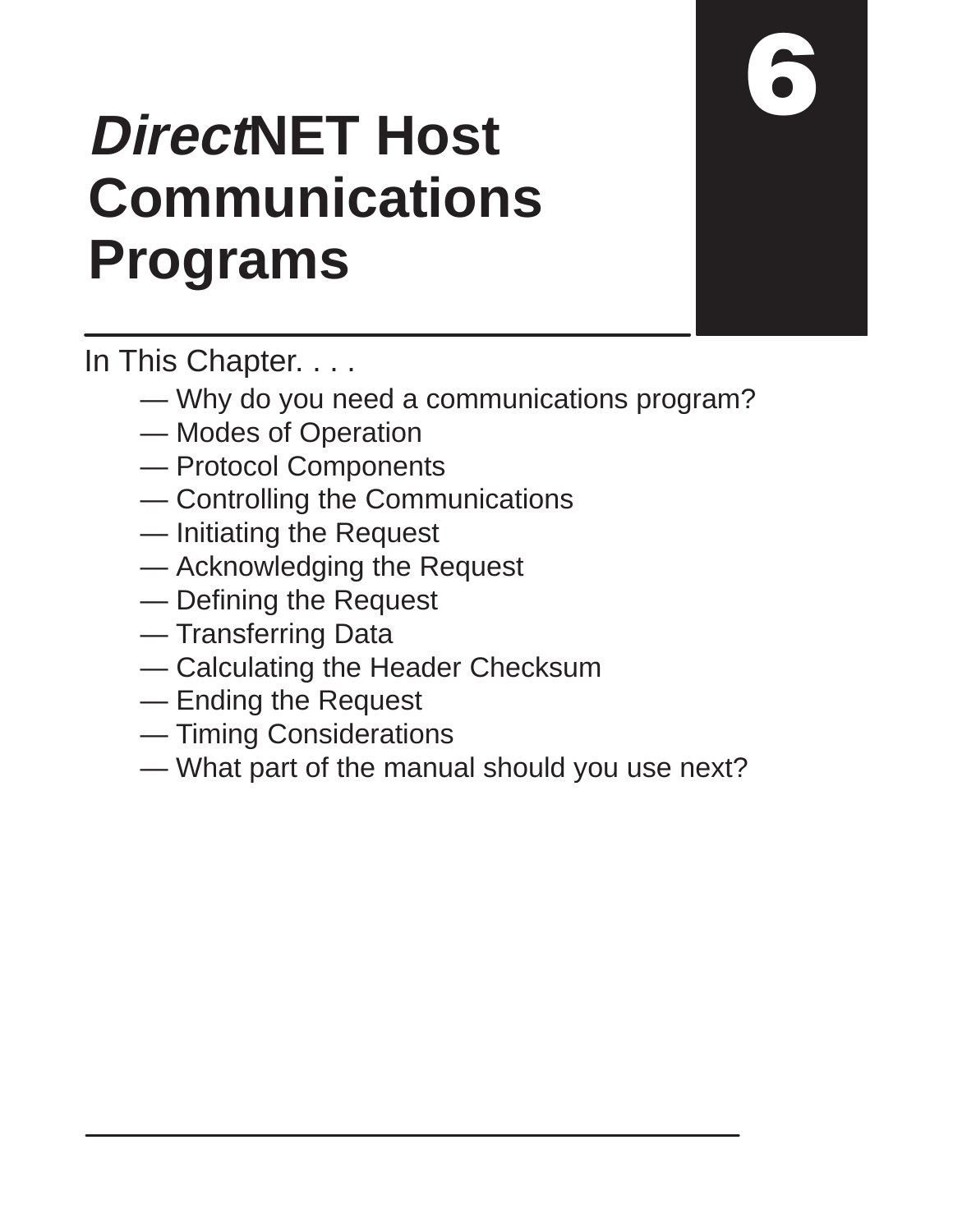#### **Why do you need a communications program?**

| <b>The Master</b><br><b>Initiates Requests</b> |                                                                                                                                                                                                                                                                                                                                                                                                                                                                                                                       | Since <b>Direct</b> NET is a master / slave network, the master station must initiate<br>requests for network data transfers. If you're using a host as the master station, you<br>will need to use a communications program written with the <b>Direct</b> NET protocol. |  |  |  |  |  |  |  |
|------------------------------------------------|-----------------------------------------------------------------------------------------------------------------------------------------------------------------------------------------------------------------------------------------------------------------------------------------------------------------------------------------------------------------------------------------------------------------------------------------------------------------------------------------------------------------------|---------------------------------------------------------------------------------------------------------------------------------------------------------------------------------------------------------------------------------------------------------------------------|--|--|--|--|--|--|--|
| <b>DirectNET</b><br><b>Programs</b>            | The communications program used with a hosted network is more complex than the<br>simple RLL instructions used with the other configurations, but the concept is the<br>same. The host is the <b>Direct</b> NET master and must use a <b>Direct</b> NET protocol<br>communications program to initiate all network requests to read or write data. These<br>communication programs can be written in many different languages, such as<br>BASIC, C, etc. and must include the appropriate <b>Direct</b> NET commands. |                                                                                                                                                                                                                                                                           |  |  |  |  |  |  |  |
|                                                |                                                                                                                                                                                                                                                                                                                                                                                                                                                                                                                       | Here's an example of a <b>DirectNET</b> program. (This is just part of the program.)                                                                                                                                                                                      |  |  |  |  |  |  |  |
|                                                |                                                                                                                                                                                                                                                                                                                                                                                                                                                                                                                       | <b>DirectNET Program in BASIC</b>                                                                                                                                                                                                                                         |  |  |  |  |  |  |  |
|                                                | 10                                                                                                                                                                                                                                                                                                                                                                                                                                                                                                                    | REM Program to read X0-X7 from a DL405 PLC                                                                                                                                                                                                                                |  |  |  |  |  |  |  |
|                                                | 20                                                                                                                                                                                                                                                                                                                                                                                                                                                                                                                    | <b>REM</b>                                                                                                                                                                                                                                                                |  |  |  |  |  |  |  |
|                                                | 30                                                                                                                                                                                                                                                                                                                                                                                                                                                                                                                    | <b>REM Define all variables</b>                                                                                                                                                                                                                                           |  |  |  |  |  |  |  |
|                                                | 40                                                                                                                                                                                                                                                                                                                                                                                                                                                                                                                    | <b>REM</b>                                                                                                                                                                                                                                                                |  |  |  |  |  |  |  |
|                                                | 50                                                                                                                                                                                                                                                                                                                                                                                                                                                                                                                    | REM Change the slave address in HEX at line 60 if required.                                                                                                                                                                                                               |  |  |  |  |  |  |  |
|                                                | 60                                                                                                                                                                                                                                                                                                                                                                                                                                                                                                                    | SLAVEADDRESS=&H1                                                                                                                                                                                                                                                          |  |  |  |  |  |  |  |
|                                                | 70                                                                                                                                                                                                                                                                                                                                                                                                                                                                                                                    | DATATYPE\$=CHR\$(&H32)                                                                                                                                                                                                                                                    |  |  |  |  |  |  |  |
|                                                | 80                                                                                                                                                                                                                                                                                                                                                                                                                                                                                                                    | DATAADDR\$=CHR\$(&H30)+CHR\$(&H31)+CHR\$(&H30)+CHR\$(&H31)                                                                                                                                                                                                                |  |  |  |  |  |  |  |
|                                                | 90                                                                                                                                                                                                                                                                                                                                                                                                                                                                                                                    | COMPLETEBLK\$=CHR\$(&H30)+CHR\$(&H30)                                                                                                                                                                                                                                     |  |  |  |  |  |  |  |
|                                                | 100                                                                                                                                                                                                                                                                                                                                                                                                                                                                                                                   | PARTBLK\$=CHR\$(&H30)+CHR\$(&H32)                                                                                                                                                                                                                                         |  |  |  |  |  |  |  |
|                                                | 110                                                                                                                                                                                                                                                                                                                                                                                                                                                                                                                   | MASTERADDR\$=CHR\$(&H30)+CHR\$(&H30)                                                                                                                                                                                                                                      |  |  |  |  |  |  |  |
|                                                | 120                                                                                                                                                                                                                                                                                                                                                                                                                                                                                                                   | NORMAL\$=CHR\$(&H4E)                                                                                                                                                                                                                                                      |  |  |  |  |  |  |  |
|                                                | 130                                                                                                                                                                                                                                                                                                                                                                                                                                                                                                                   | SLAVEADDR\$=HEX\$(SLAVEADDRESS)                                                                                                                                                                                                                                           |  |  |  |  |  |  |  |
|                                                |                                                                                                                                                                                                                                                                                                                                                                                                                                                                                                                       |                                                                                                                                                                                                                                                                           |  |  |  |  |  |  |  |
|                                                | 140                                                                                                                                                                                                                                                                                                                                                                                                                                                                                                                   | IF LEN(SLAVEADDR\$)<2 THEN SLAVEADDR\$="0"+SLAVEADDR\$                                                                                                                                                                                                                    |  |  |  |  |  |  |  |

150 OFFSETADDR\$=CHR\$(&H20+SLAVEADDRESS)

**NOTE:** This manual does not show you how to build communications programs that manage the data storage and communications ports. You should check the documentation that came with your programming software to determine the appropriate techniques to solve these requirements.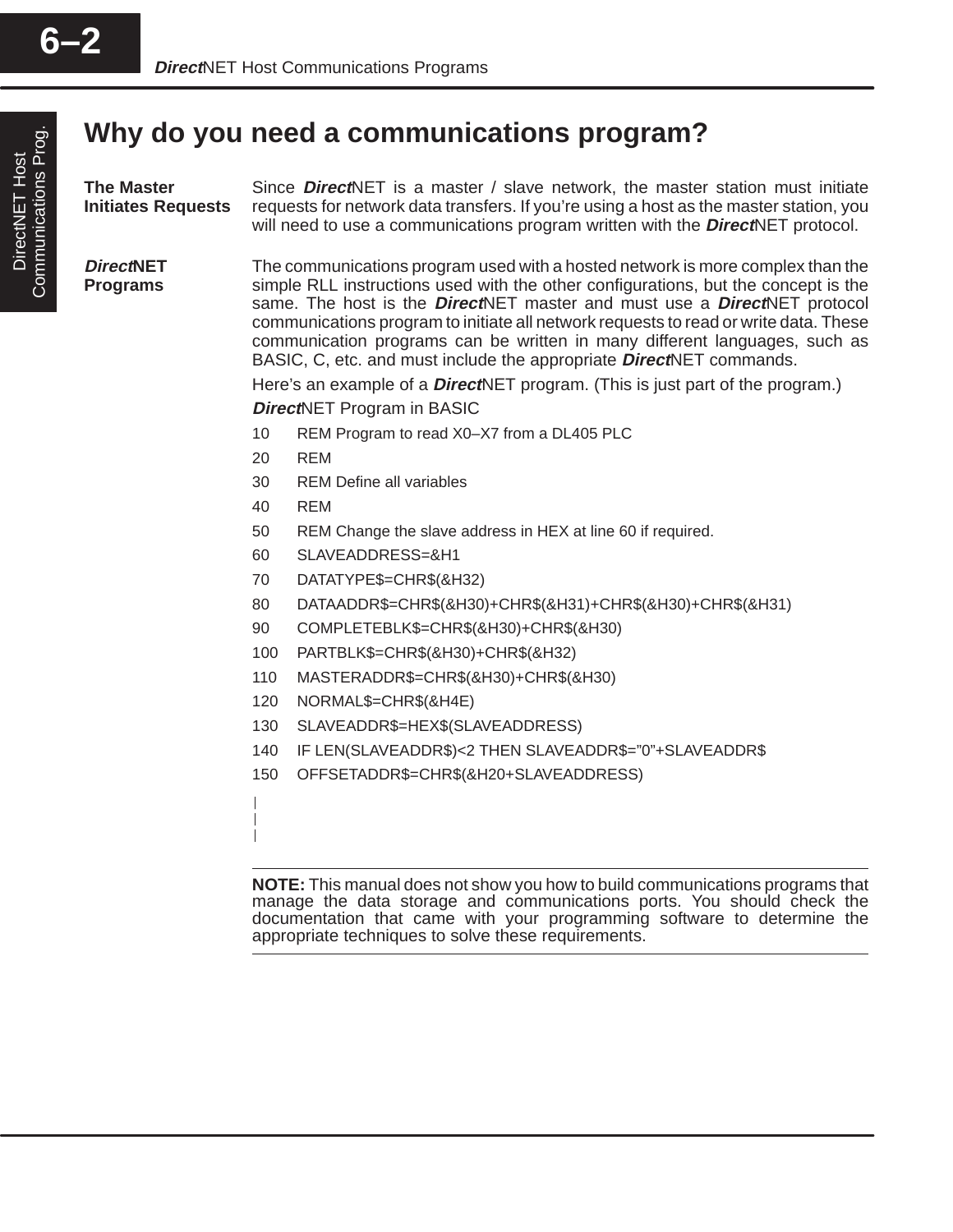The following diagram shows the general structure of the communications. The program must:

- identify the slave station.
- $\bullet$ indicate the type and amount of data to transfer.
- $\bullet$ manage the communications between the master and slave.



The remainder of this chapter discusses the individual elements of **Direct**NET protocol programs.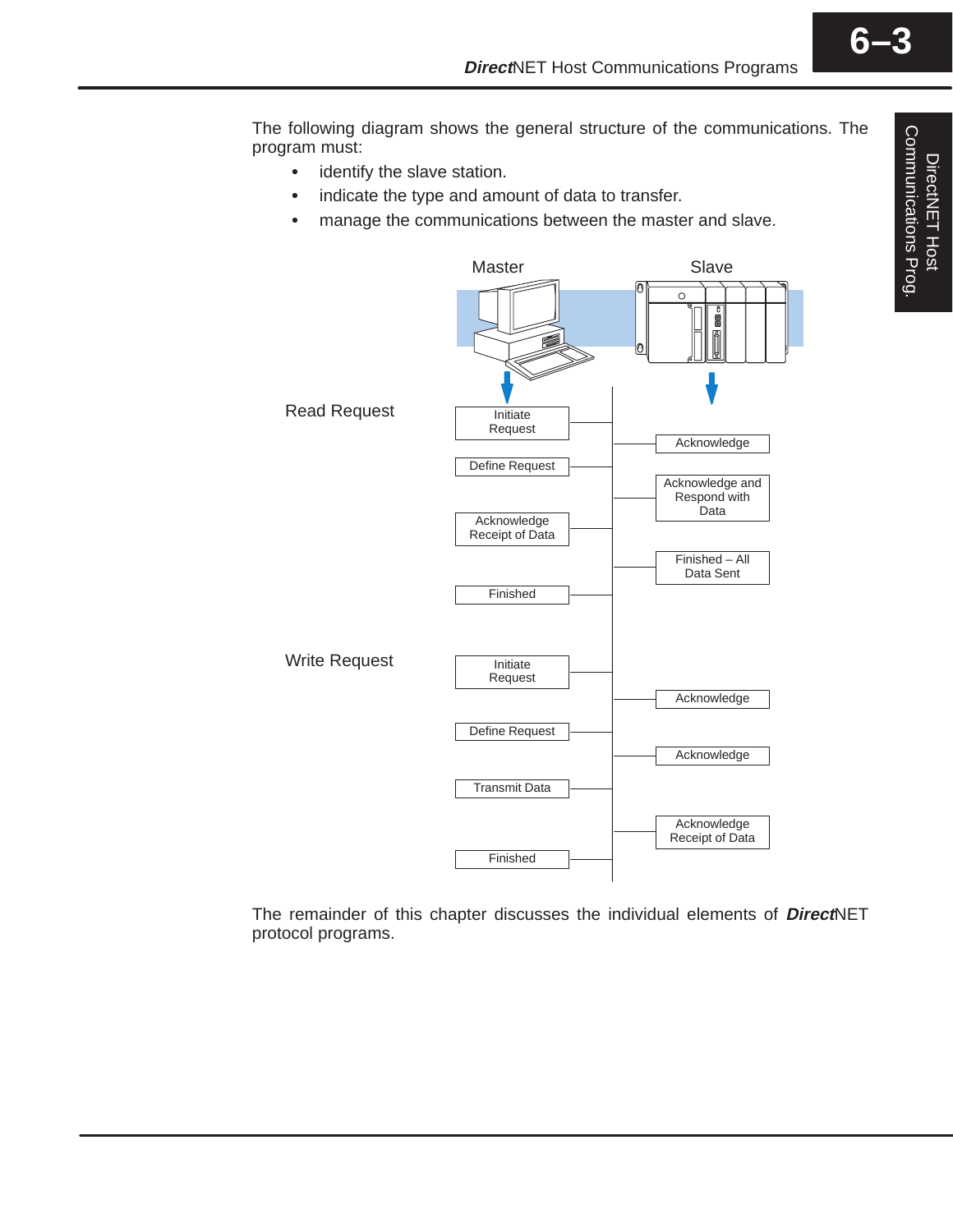#### **Modes of Operation**

**Direct**NET can transfer a maximum of 65,791 bytes ( 256 blocks 256 bytes each + an additional 255 bytes) in a single request. The actual amount of system information that is transferred depends on the mode of operation. **Transmission Bytes**

HEX or ASCII Mode There are two modes used with the *Direct*NET protocol, HEX or ASCII. You must choose the mode of operation before you write the program. The major difference is in the way the data is represented in the data packet. ASCII mode requires twice as many bytes to transfer data. There are also minor differences in the command structure which affect the way the enquiries and headers operate.

> **NOTE:** This only applies to a Host master, since the DCM has the capability to detect the data transfer mode and adjust for the additional number of bytes to be used when transferring in ASCII mode.

> If you're transferring small amounts of data, or if the data is not being used to control system timing, then it's generally easier to use ASCII mode for **Direct**NET programs. You should use HEX mode if you're transferring large amounts of data and you need the fastest possible communication time.

The following diagram shows the difference between HEX and ASCII modes.

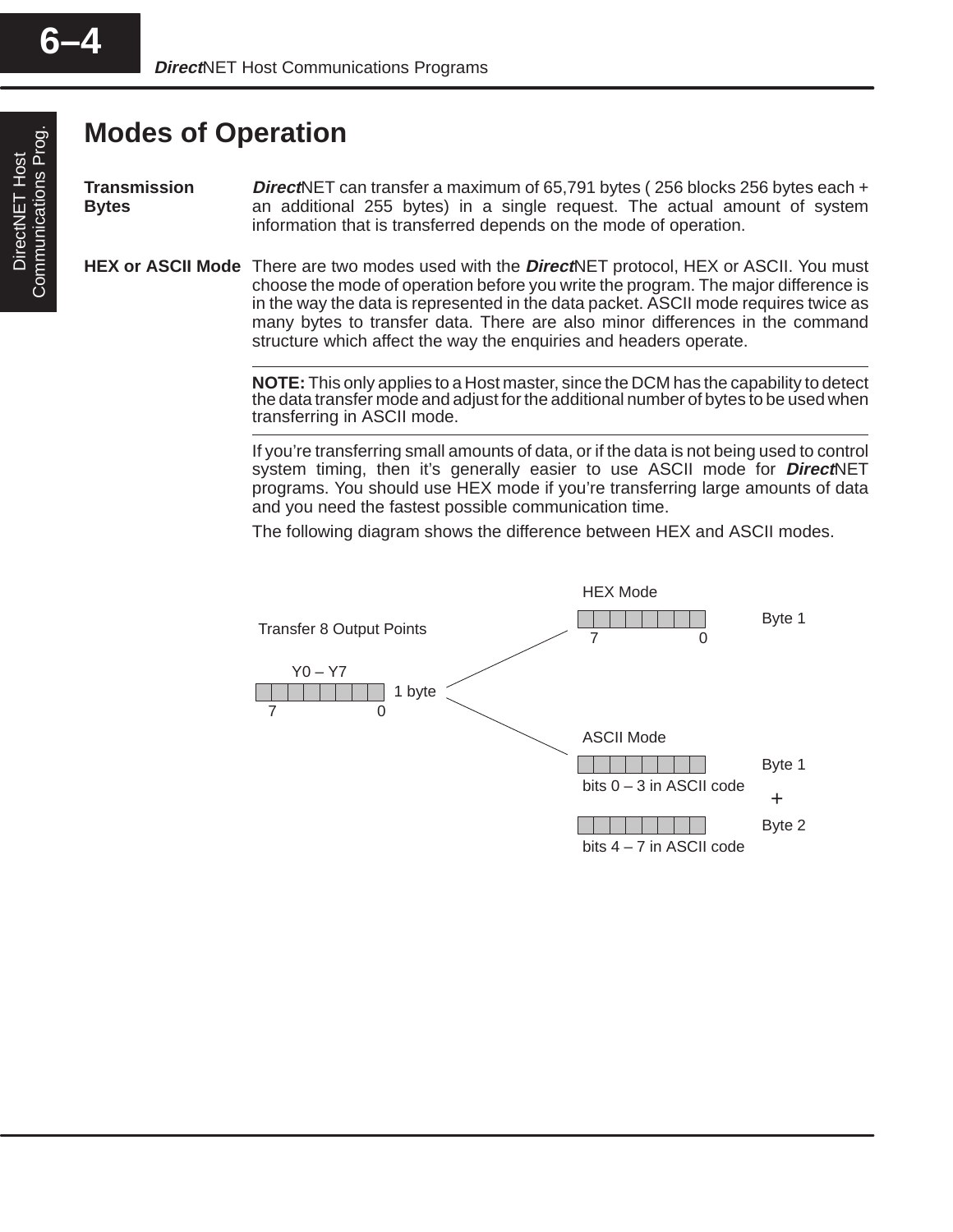**Data Type Byte Requirements**

In HEX mode, the number of bytes transferred is equal to the number of bytes for the selected data type. ASCII mode requires twice as many bytes to transfer the same data. Here's a listing of the data types and their corresponding byte requirements.

| DL205/405        | <b>Description</b>                 | <b>Bits per</b> | <b>Number of bytes</b> |              |  |  |
|------------------|------------------------------------|-----------------|------------------------|--------------|--|--|
| <b>Data Type</b> |                                    | unit            | <b>HEX</b>             | <b>ASCII</b> |  |  |
| 31               | V memory                           | 16              | 2                      |              |  |  |
|                  | T / C current value                | 16              | $\mathcal{P}$          |              |  |  |
| 32               | Inputs (X, GX, SP)                 | 8               |                        | っ            |  |  |
| 33               | Outputs<br>(Y, C, Stage, T/C bits) | 8               |                        | っ            |  |  |
| 39               | <b>Diagnostic Status</b>           | 8               |                        |              |  |  |

| <b>DL305</b>     | <b>Description</b>                                                    | <b>Bits per</b> | <b>Number of bytes</b> |              |  |  |
|------------------|-----------------------------------------------------------------------|-----------------|------------------------|--------------|--|--|
| <b>Data Type</b> |                                                                       | unit            | <b>HEX</b>             | <b>ASCII</b> |  |  |
| 31               | Data registers                                                        | 8               |                        |              |  |  |
|                  | T / C accumulator                                                     | 16              | 2                      | 4            |  |  |
| 33               | I/O, internal relays,<br>shift register bits, T/C<br>bits, stage bits |                 |                        |              |  |  |
| 39               | <b>Diagnostic Status</b><br>(5 word R/W)                              | 16              | 10                     | 20           |  |  |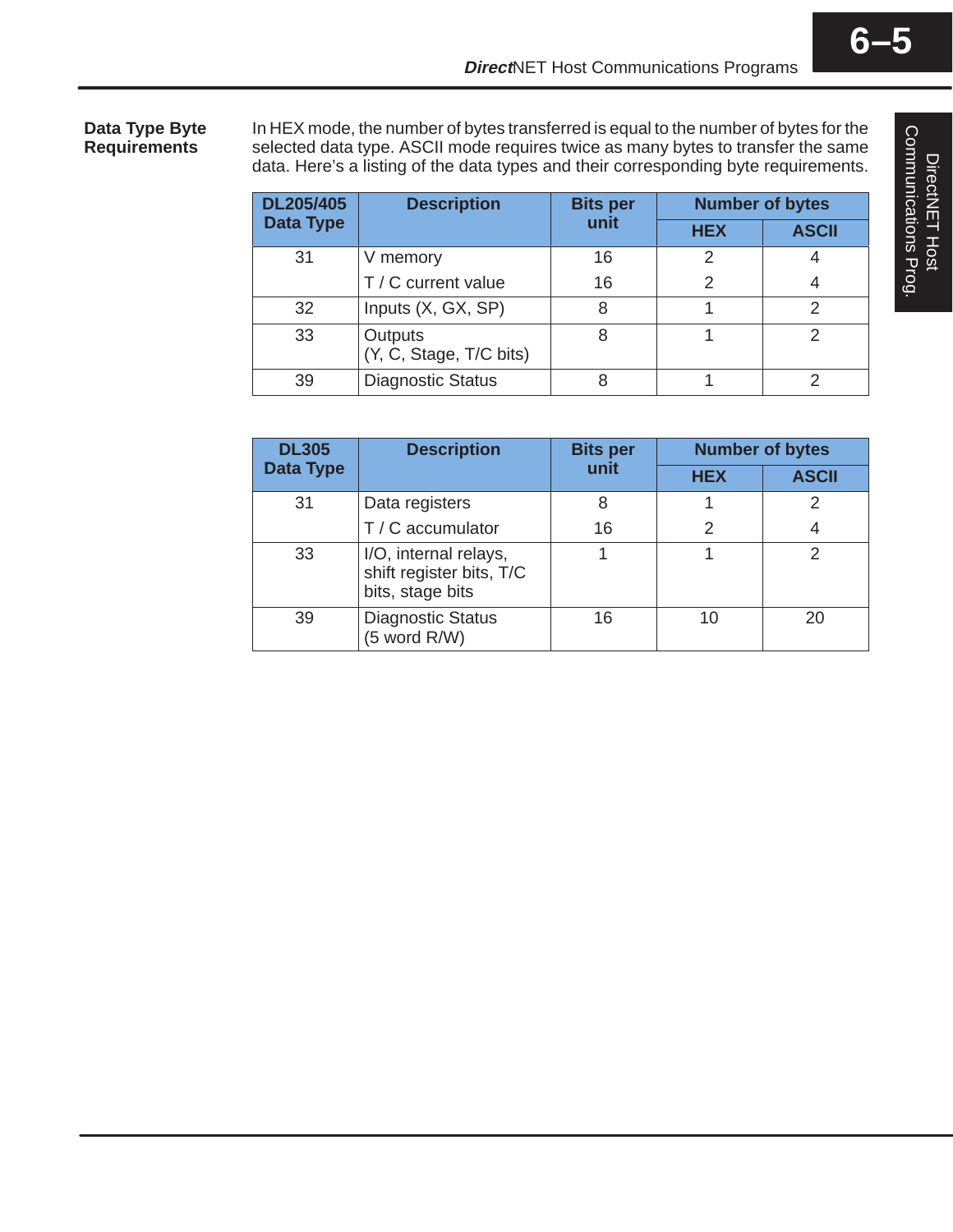#### **Protocol Components**

All **Direct**NET program read and write requests use the following protocol components.

- Enquiry (ENQ) initiates a request (from the master) with the slave stations.
- $\bullet$  Header (HDR) – defines the operation as a read or write, the slave station address, and the type and amount of data to be transferred.
- Data (DATA) the actual data that is being transferred.
- Acknowledge (ACK) verifies communication is working correctly.
- $\bullet$ End of Transmission (EOT) – indicates the communication is finished.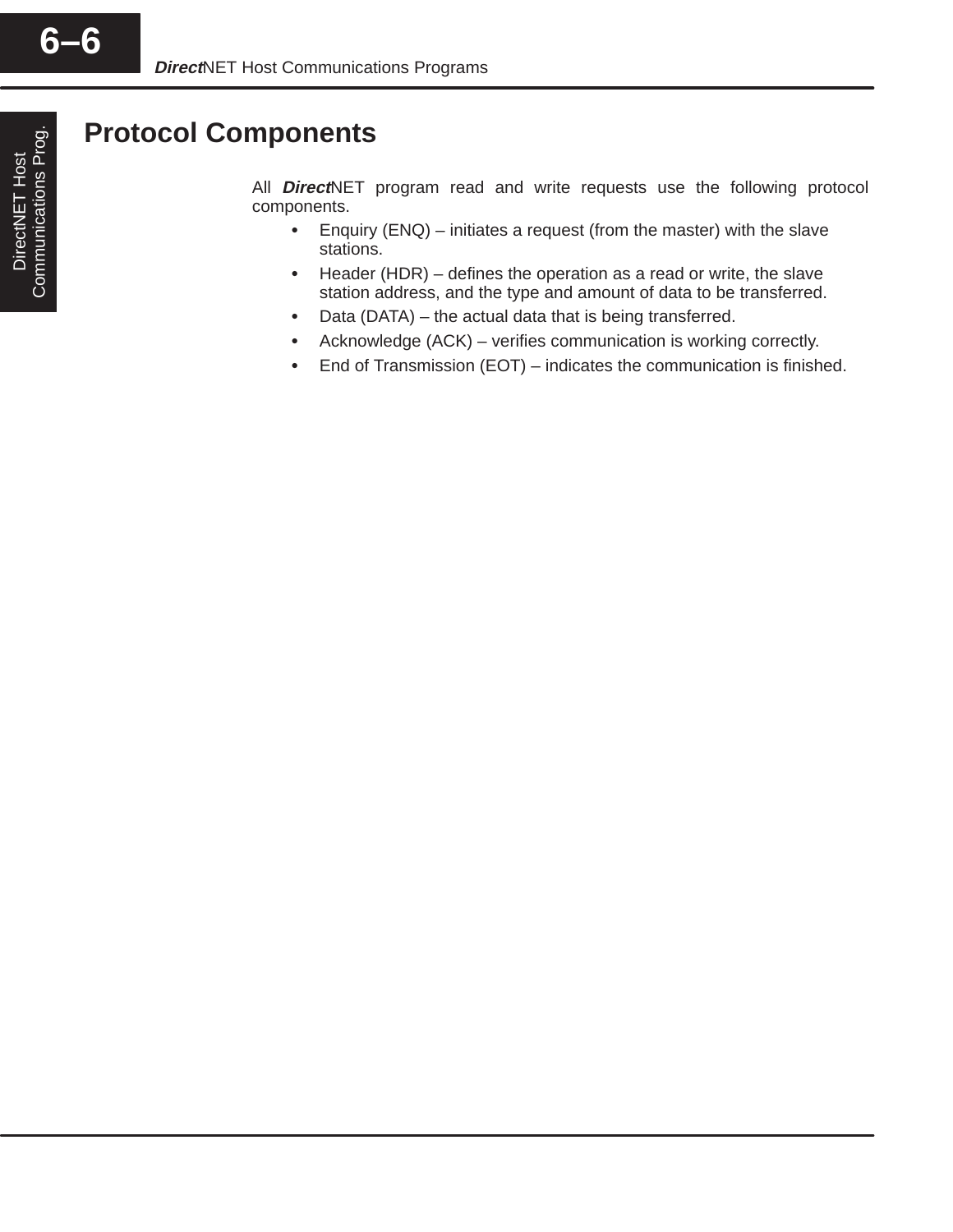

The following diagram shows how the protocol components are used with read and write requests.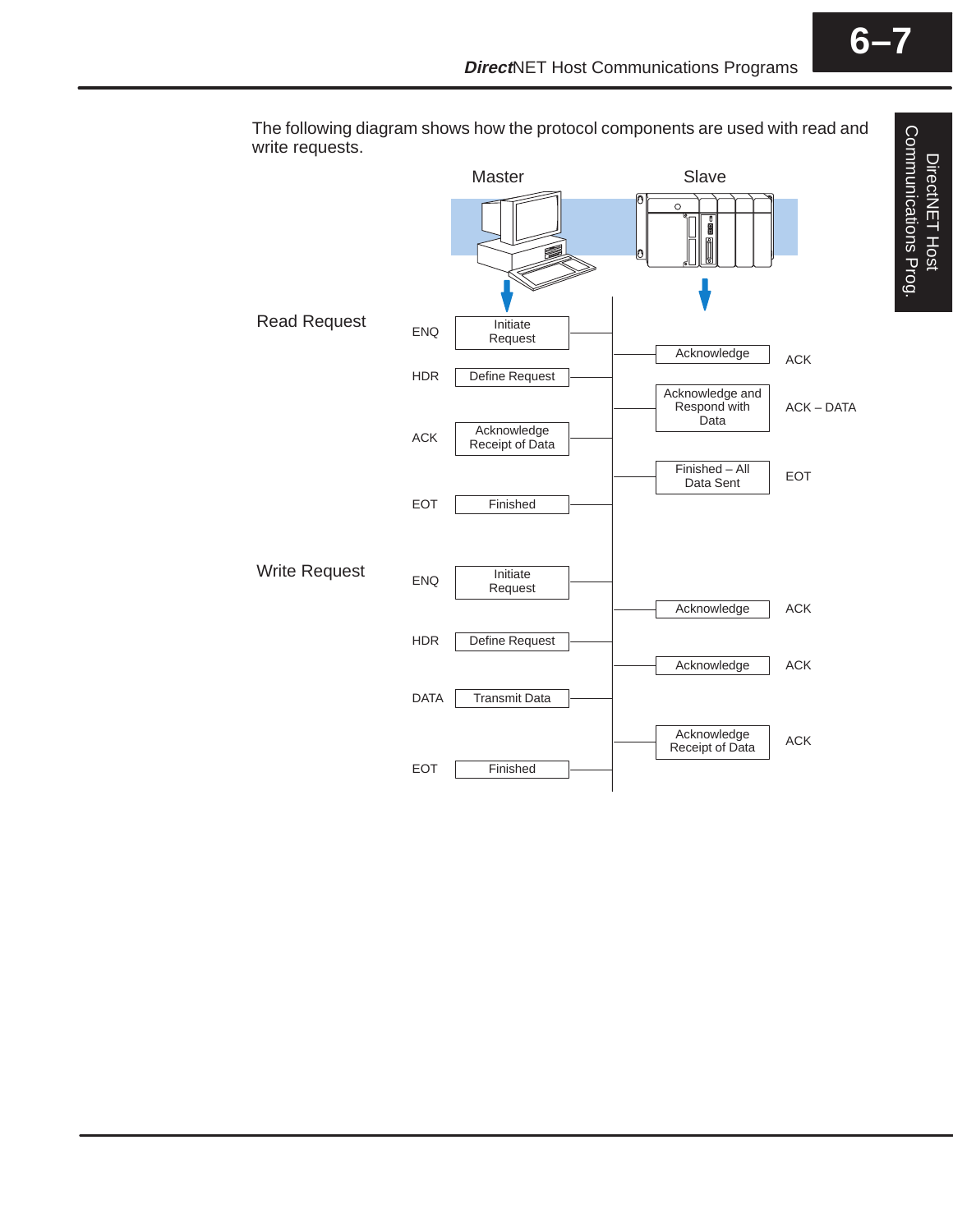**Control Codes**

## DirectNET Host<br>Communications Prog. Communications Prog. DirectNET Host

#### **Controlling the Communications**

All read or write requests use ASCII control codes and a Longitudinal Redundancy Check (LRC) to manage the communications between the master and slave. The control codes identify the beginning and ending of the protocol components such as, enquiry, acknowledge, etc. The LRC is used to ensure the data was transmitted and received correctly.

| <b>Symbol</b> | <b>HEX</b><br><b>ASCII</b><br><b>Code</b> | <b>Description</b>                                                   |
|---------------|-------------------------------------------|----------------------------------------------------------------------|
| <b>ENQ</b>    | 05                                        | Enquiry – initiate request                                           |
| <b>ACK</b>    | 06                                        | Acknowledge – the communication was received without<br>error        |
| <b>NAK</b>    | 15                                        | Negative Acknowledge – there was a problem with the<br>communication |
| <b>SOH</b>    | 01                                        | Start of Header – beginning of header                                |
| <b>ETB</b>    | 17                                        | End of Transmission Block – end of intermediate block                |
| <b>STX</b>    | 02                                        | Start of Text – beginning of data block                              |
| <b>ETX</b>    | 03                                        | End of Text – End of last data block                                 |
| EOT           | 04                                        | End of Transmission – the request is complete.                       |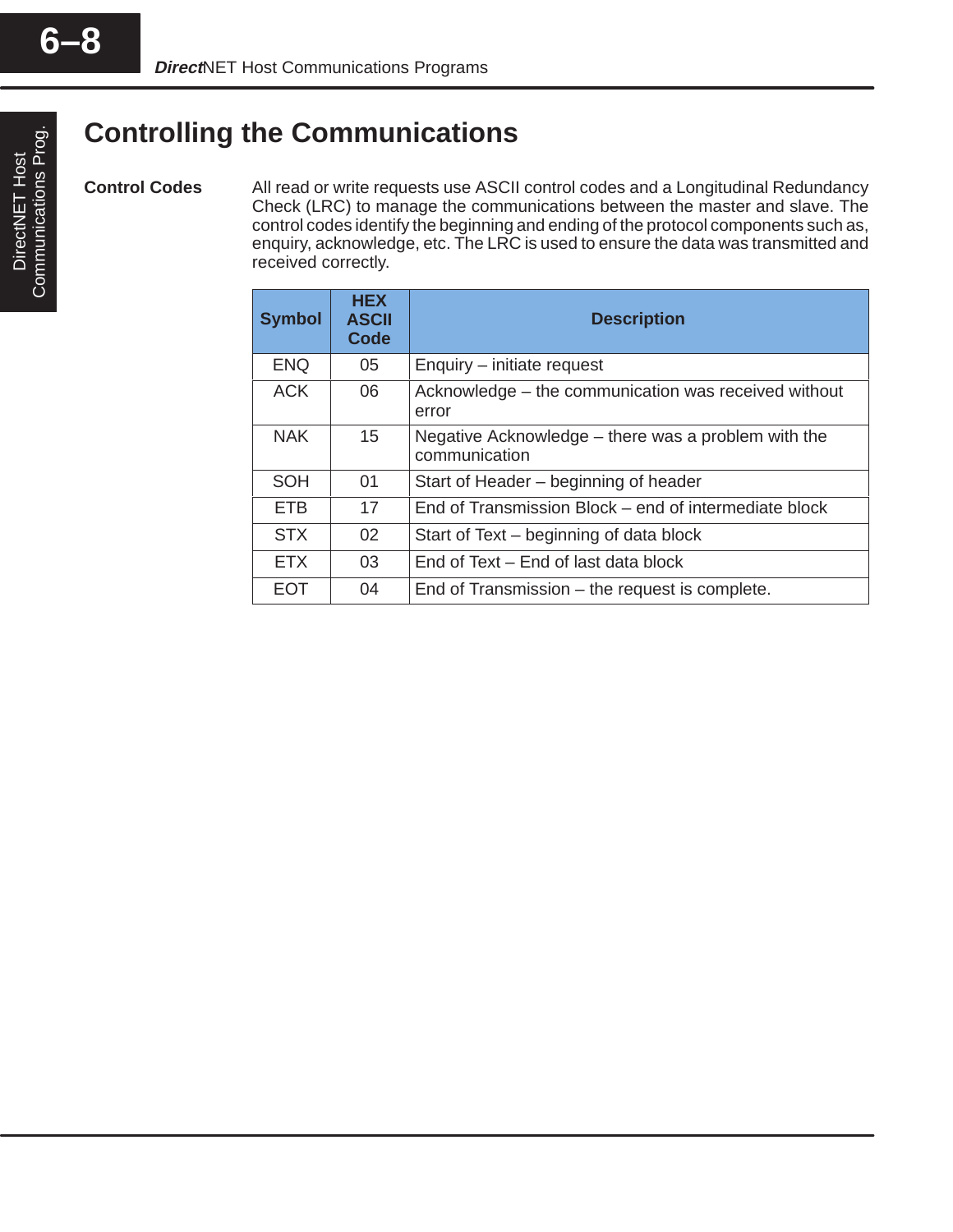DirectNET Host Communications Prog.

Communications Prog. DirectNET Host

The following diagram shows how these control codes are combined with the protocol components to build the **Direct**NET format for read and write requests. Note, the slave components are automatically generated as a response to the requests from the master station. Your custom **Direct**NET program must generate the protocol components for the master station.



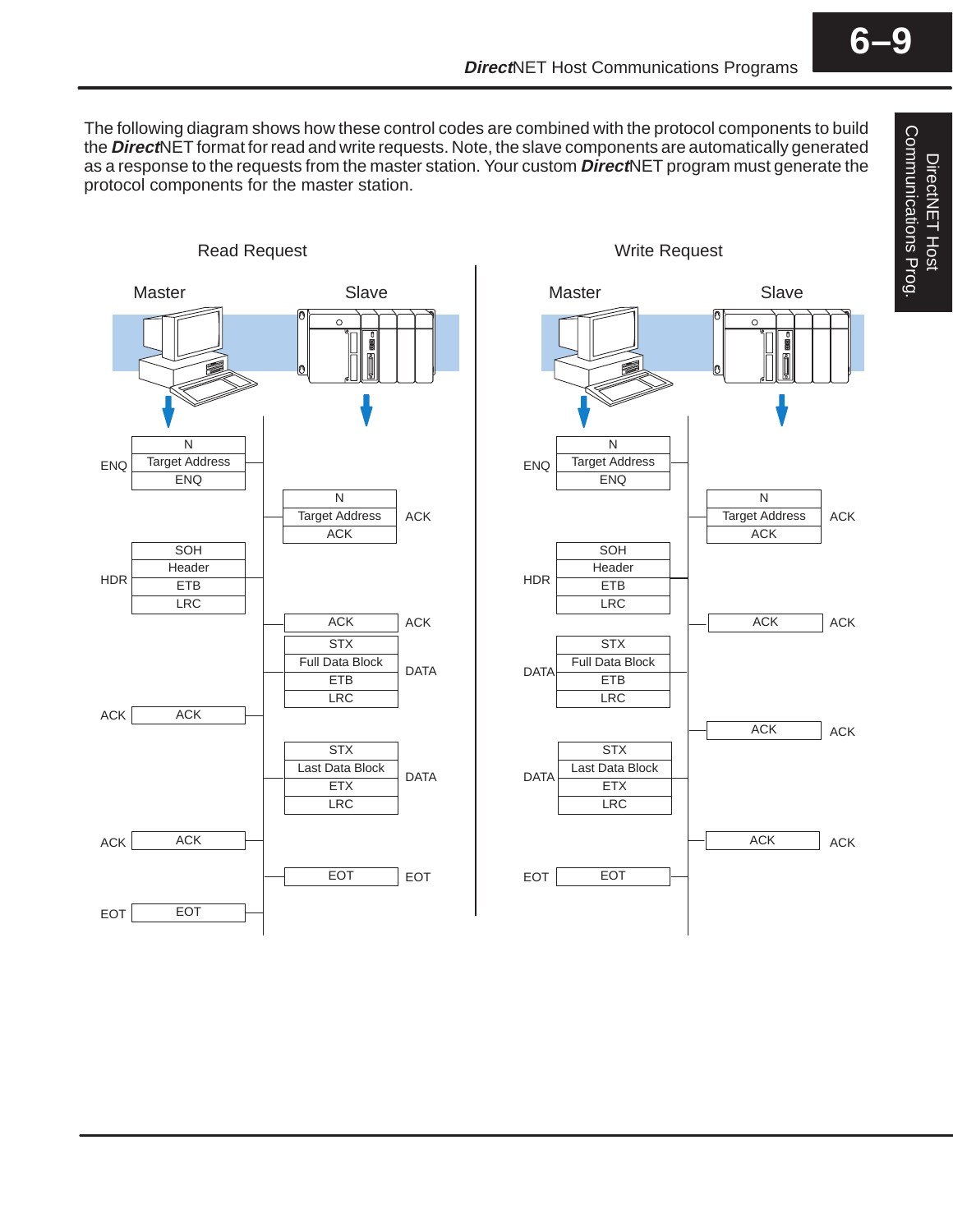#### **Initiating the Request**

**Enquiry ENQ**

The Enquiry is a three character message that initiates the request with the appropriate slave station. The message always begins with 4E ("N"), which means normal enquiry sequence. The second character contains the offset station address, which is the station address plus HEX 20. The last character is the ASCII control code for ENQ.



**Note:** Slave addresses for the DL430, DL440, DL340 and the DCU have been set in decimal. It will be necessary for you to convert the address from decimal to the Hexadecimal equivalent before adding the HEX 20 offset.

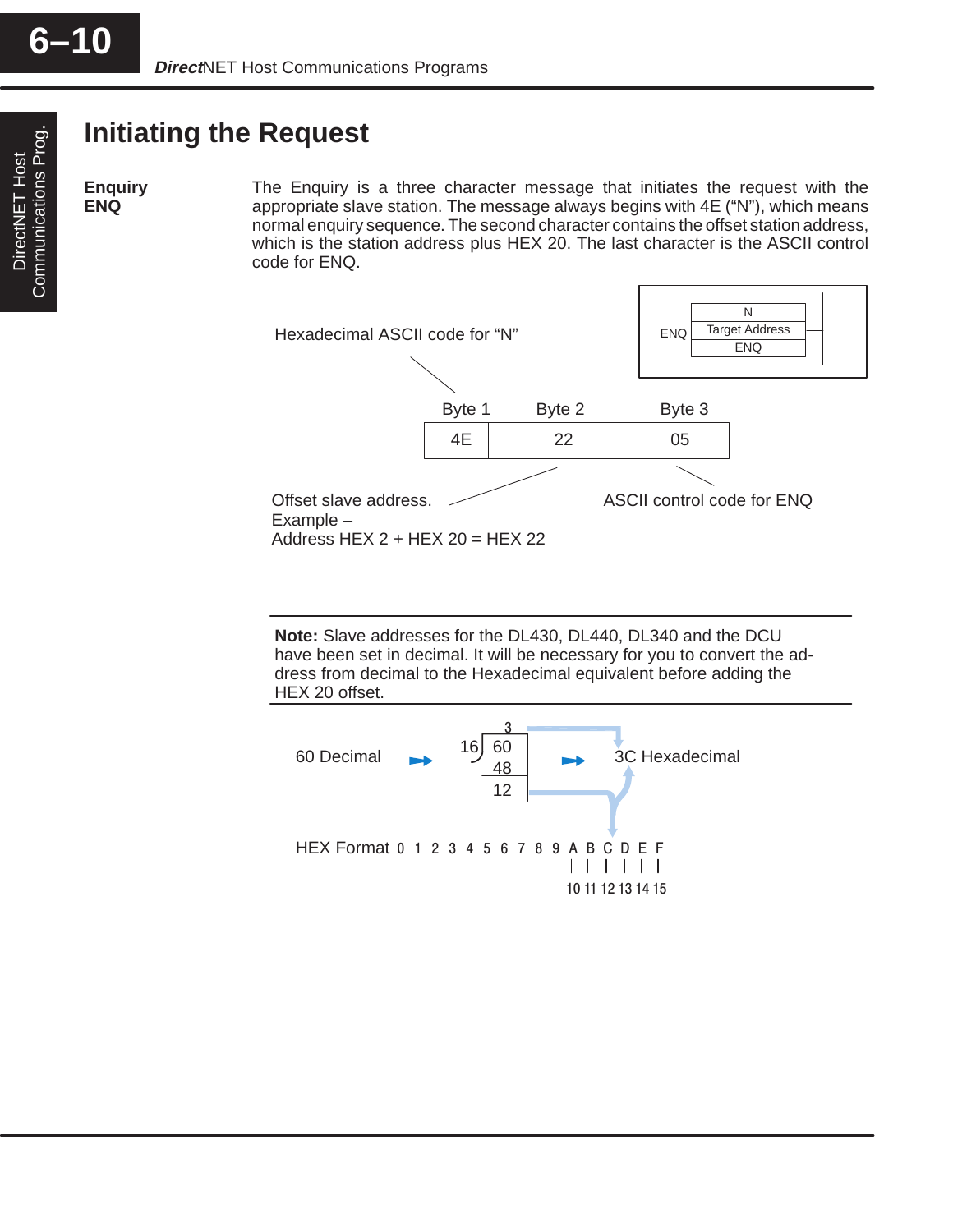#### **Acknowledging the Request**

**Acknowledge ACK – NAK**

The three character acknowledge commands are used by both the master and slave stations to indicate the status of the communication. An ACK is used if the information was transmitted (or received) without any problems. If there are problems, Not Acknowledge (NAK) is used.

A NAK will also be returned from the slave if something is incorrect in the header or data packet. This could be incorrect byte boundaries, an invalid address, etc. If the master receives a NAK response, it can either try to re-transmit the data, or it can terminate the request and try again.

The first two characters are the same as the Enquiry sequence. The third character is the control code for an ACK or NAK.



When text is being transmitted over the network, there may be character combinations that are identical to an enquiry sequence. Network slave stations would interpret the character sequence as an enquiry even though it was actually data being sent to an identified slave. **Delayed Response to an Enquiry**

> A delay has been implemented to automatically eliminate this possibility. The delay occurs between the receipt of an enquiry from the master and the acknowledgment response from the slave. When the slave recognizes an enquiry sequence an internal timer (with the time preset to the amount of time to transmit 2 characters) is started. The slave ignores the enquiry if another character is received before the timeout period has elapsed.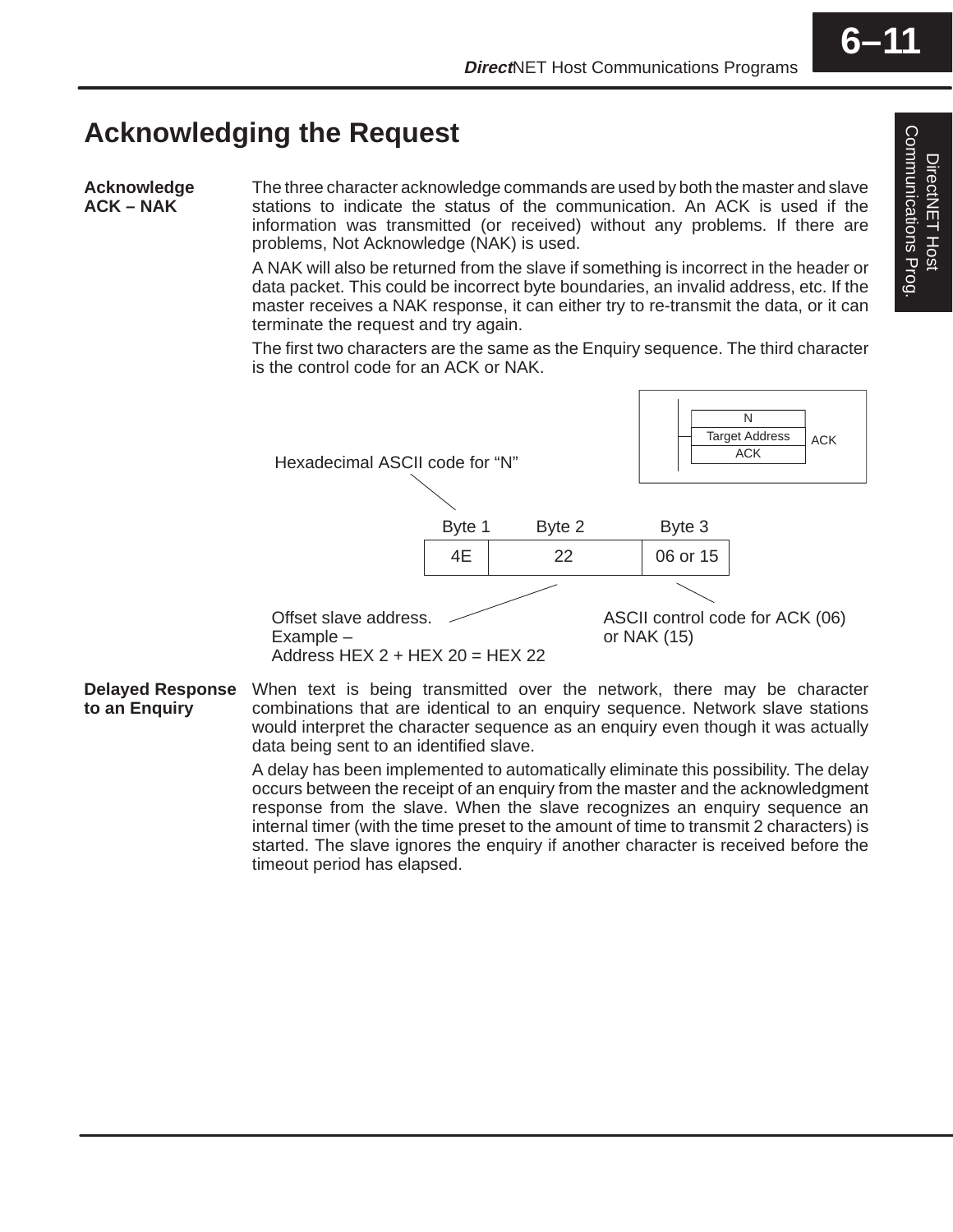#### **Defining the Request**

**Header – HDR**

**Address**

The header is a 17-byte (18-byte for ASCII transmissions) message that defines the operation. It is sent by the master station and specifies the following.

- type of operation (read or write)
- $\bullet$ type of data being transferred
- $\bullet$ data address
- $\bullet$ number of complete data blocks
- $\bullet$ number of bytes in the last data block



ASCII Coded Representation Example

| Byte: |            | 2, 3   | 4           | 5           | 6, 7       | 8.9                                | $10, 11$ $12, 13$ |                         | 14, 15    | 16  | 17(18)             |                     |
|-------|------------|--------|-------------|-------------|------------|------------------------------------|-------------------|-------------------------|-----------|-----|--------------------|---------------------|
|       | 01         | 3034   | 30          | 31          | 3431       | 3031                               | 3031              | 3930                    | 3031      | 17  | 08                 | Hex<br><b>ASCII</b> |
|       | <b>SOH</b> | Target | Read        | Data        |            | Starting Starting Number Bytes     |                   |                         | Mas-      | ETB | 3038<br><b>LRC</b> |                     |
|       |            | Slave  | or<br>Write | <b>Type</b> | <b>MSB</b> | Address Address Com-<br><b>LSB</b> | plete             | in Last<br><b>Block</b> | ter<br>ID |     |                    |                     |
|       |            |        |             |             |            |                                    | <b>Blocks</b>     |                         |           |     |                    |                     |

The first byte in the header is the ASCII control code (01) that indicates this is the beginning of a header. **Byte 1: Start of Header**

The second and third bytes of the header indicate which slave station will be used. This is the normal slave station address (in HEX ASCII code) that you assigned during the network setup. This is not the offset slave station address, (with 20 HEX added to the address), that is used with the enquiry sequence. For example, a slave station with address 04 would be 3034 in ASCII code. **Bytes 2 & 3: Target Slave**

> The table below shows how to decode the HEX/ASCII slave address. Remember if the slave address is in HEX it will be necessary to translate the address to decimal before decoding the HEX ASCII address. In the example below a slave station has a network address of 04 decimal and the equivalent HEX ASCII code is 3034.

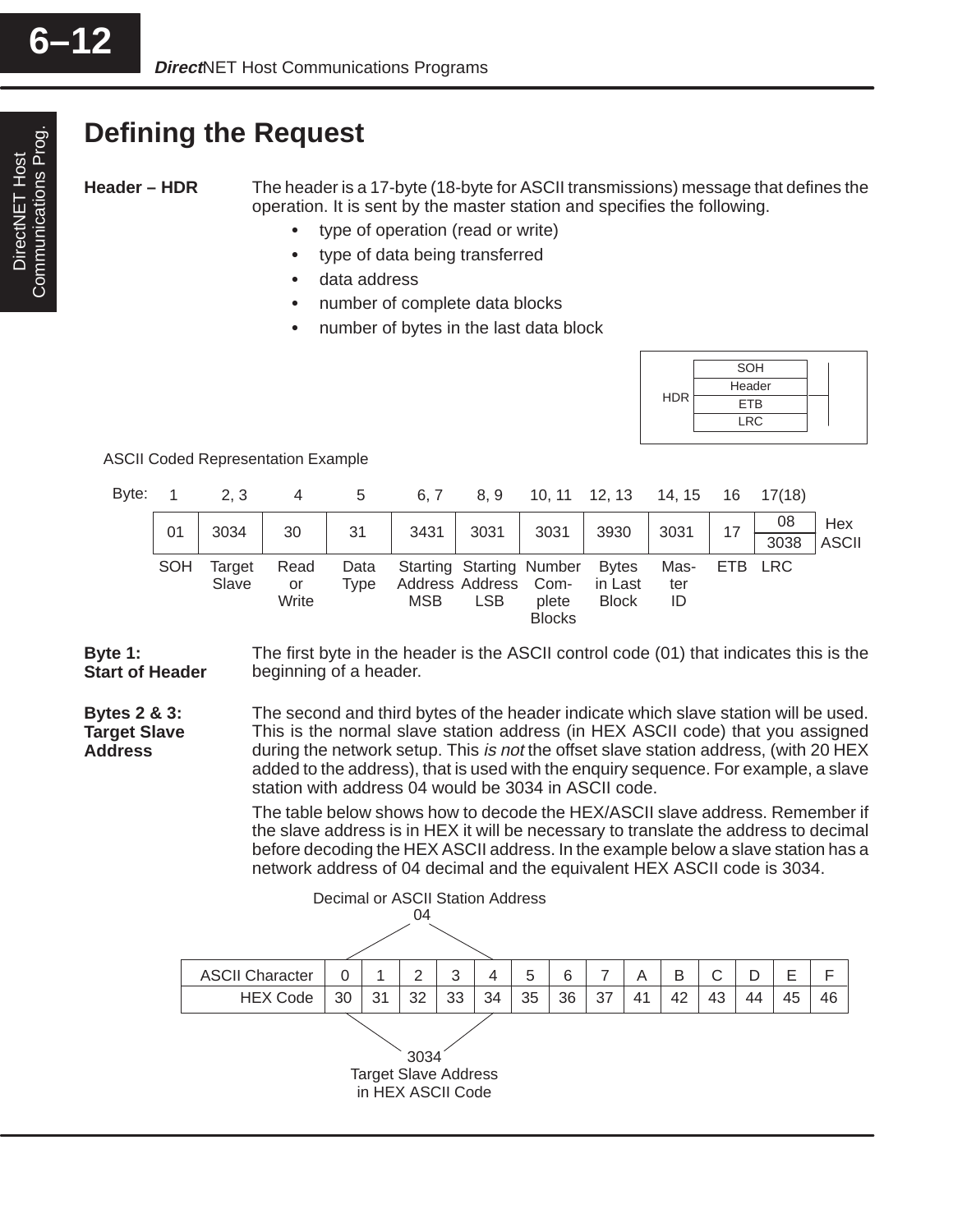Byte 4 indicates whether the operation is a read or write request. A value of HEX ASCII 30 is read, HEX ASCII 38 is write. This byte identifies the type of memory to be accessed. Appendices D–F provide a complete listing of the data types and memory references for product families. The address is the starting point for the data transfer. The data is transferred from this point forward. For example, to transfer the first 32 X input points from a DL405 PLC the starting address would be V40400. The request would actually obtain V40400 and V40401 since there are 16 points per V-memory location. Bytes 6 and 7 define the most significant byte of the ASCII coded memory address. For example, the reference address for V40400 is 4101. This is obtained by converting the octal number to hexadecimal and adding 1, the most significant byte of this value is then decoded into HEX ASCII. The most significant byte would be HEX 41 or HEX ASCII 3431. Appendices D–F provide complete references for the addresses used in the various **Direct**LOGIC<sup>™</sup> PLC families. These bytes define the least significant byte of the address obtained in the step above. So to continue on with our example of reading the first 32 inputs at memory location V40400 from a DL405 PLC, the reference value for this location would be 4101. The least significant byte of the reference value (01) would be decoded to 3031 in HEX ASCII. This is the coded number of complete data blocks that should be transferred. **Direct**NET can transfer 256 bytes in a single data block. Take the number of bytes and divide by 256 to obtain the number of complete data blocks. This results in a valid range of 00 – FF HEX, or 3030 – 4646 HEX ASCII. If you're not transferring at least 256 bytes, then this field should be HEX 00 or HEX ASCII 3030. For example, if you are transferring 200 V-memory locations, you would have the following: 200 x 2 bytes per location = 400 bytes. 400 bytes / 256 per block =1 complete block, with 144 bytes remaining. For one (01) complete data block, the value entered for this field would be the HEX ASCII code of 3031. This is the HEX ASCII coded number of bytes in the last data block. If you did not have a an even number of complete data blocks, then you had some remaining bytes. Enter the number of remaining bytes here. The valid range is 00 – FF HEX, or 3030 – 4646 HEX ASCII. For example above with 144 bytes (or 90 bytes in HEX) the value entered in this field would be the HEX ASCII code of 3930. This is the master station address. Since the master station should be address 0 or 1, this field is always HEX ASCII 3030 or 3031 for addresses 0 and 1 respectively. Byte 16 always contains the HEX ASCII code for End of Transmission Block. This field always contains HEX ASCII17. This is a checksum that is used to verify the communications were received without any errors. This is calculated by taking the exclusive OR of the bytes between the Redundancy Check start of header (SOH) and the end of transmission (ETB) bytes (bytes 2 - 15). If you're using ASCII format, then this actually takes two bytes which makes the header an 18 byte message. The LRC is explained in more detail later in this chapter. **Byte 4: Read or Write Byte 5: Data Type Bytes 6 & 7: Starting Address MSB Bytes 8 & 9: Starting Address LSB Bytes 10 & 11: Complete Data Blocks Bytes 12 & 13: Partial Data Block Bytes 14 & 15: Master Station ID Byte 16: End Transmission Byte 17: Longitudinal**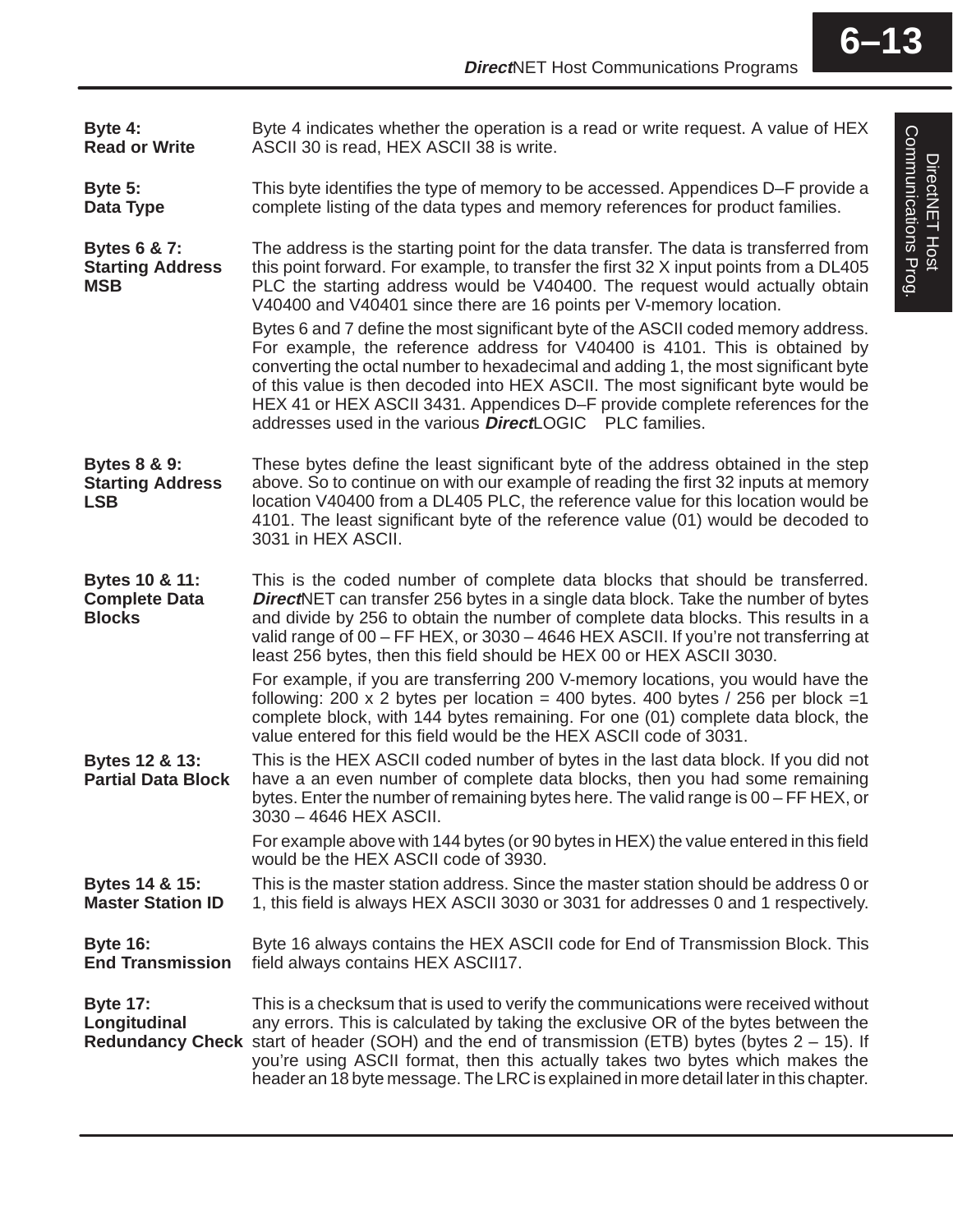DirectNET Host Communications Prog.

Communications Prog. DirectNET Host

#### **Transferring Data**

**Data Blocks**

The data blocks contain the actual data that is being transferred between the master and slave station. **Direct**NET transfers data in full blocks of 256 8-bit bytes, or partial blocks of less than 256 8-bit bytes. The 256 byte limit does not include control characters that signal the end of the data. To determine the number of full blocks, divide the number of bytes by 256. The remainder is the number of bytes in the partial data block.

Since ASCII mode requires twice as many bytes for the data, you can transfer more information per request with HEX mode.

Since the data is transmitted in bytes, it is important to understand how the original value is separated during transmission. **Direct**NET uses a simple byte swapping process where the least significant byte is transferred first. In ASCII mode, the original data is split into 4-bit units and then converted into 8-bit bytes. **Transmission Sequence**

> Memory types that only use 1 byte are also treated in the same manner. For example, a 1-byte memory type would yield 1 byte in HEX mode, but two bytes in ASCII mode (4 bits converted into 2, 8-bit bytes).

The following diagram shows the differences between HEX and ASCII modes.



 $(200 \times 4) / 256 = 3$  full blocks +  $(200x4) - (3 \times 256) = 32$  byte partial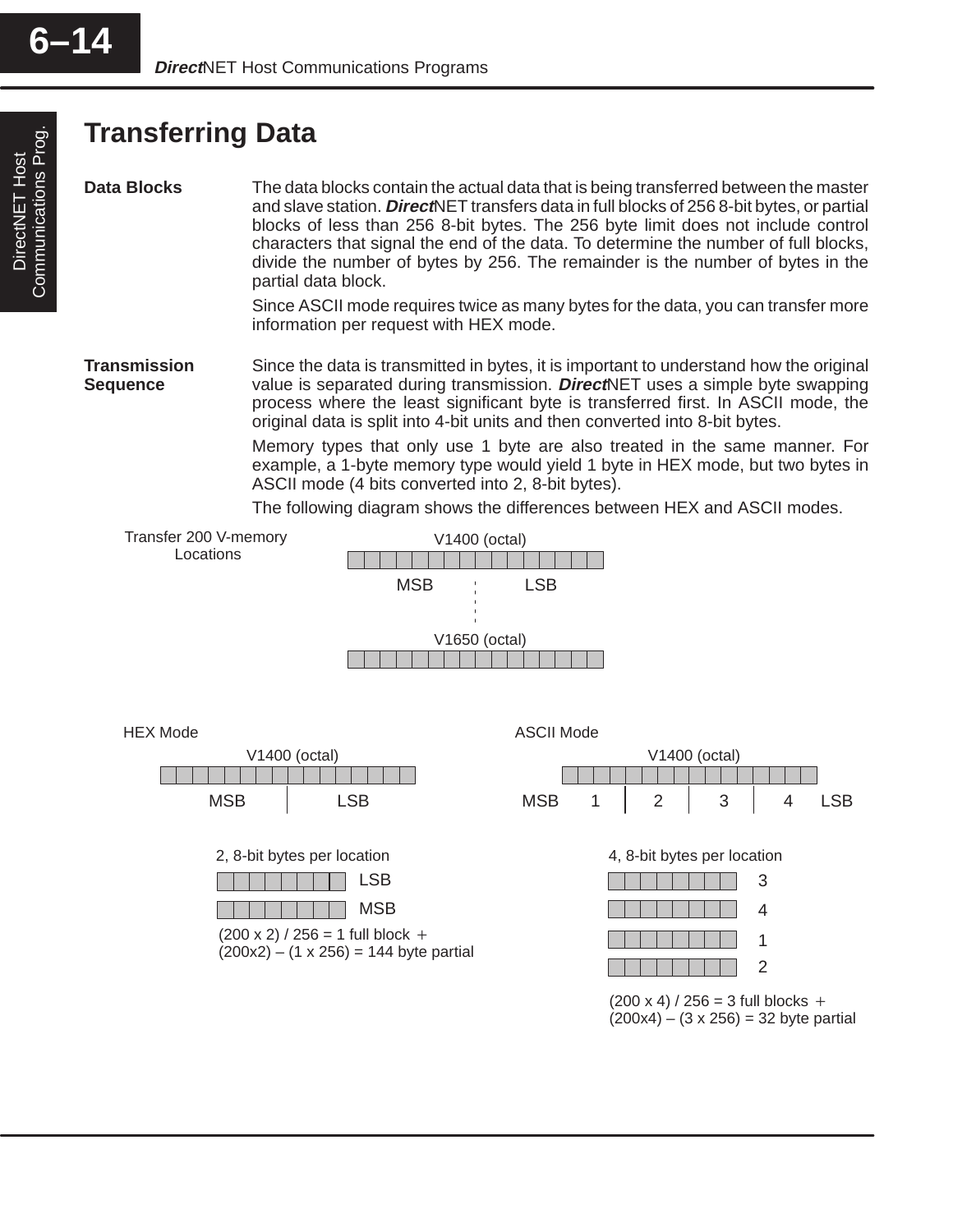The HEX ASCII control codes that indicate the beginning and end of data blocks are used to manage the data transfer. Start of Text (STX) indicates the beginning of a data block. If there are several blocks, all but the last block will terminate with the End of Block (ETB) code. The last block always ends with End of Text (ETX). All transfers also include an LRC checksum. ( For a data block, the checksum is the exclusive OR of all bytes between the STX and ETB/ETX characters. The LRC is discussed in more detail later.) **Start of Text, End of Block, End of Text**

The following diagram shows the communication sequence.

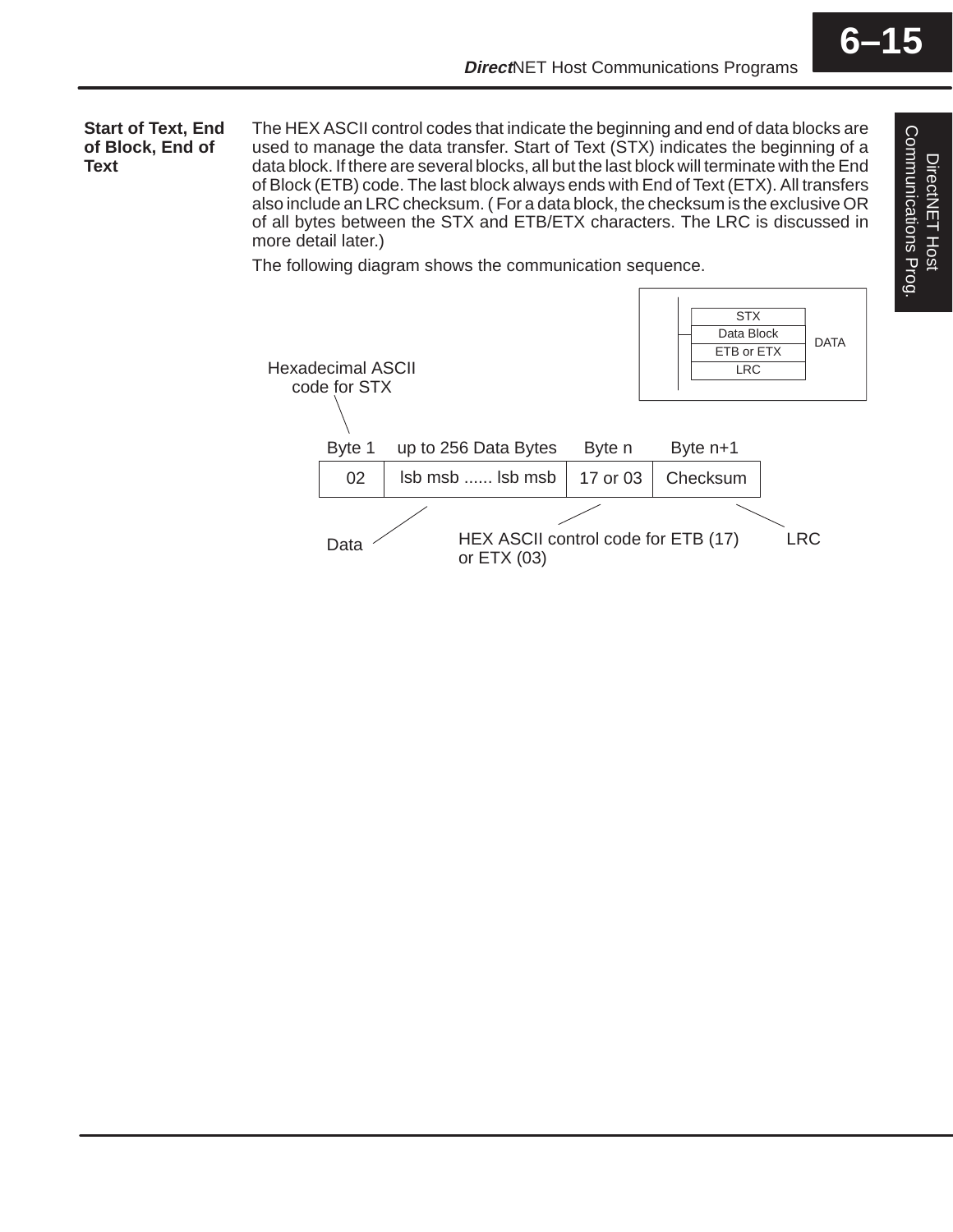#### **Calculating the Header Checksum**

**Longitudinal Redundancy Check**

The LRC yields a checksum which is used to verify the communications are being received without errors. For a header, this checksum is calculated by taking the exclusive OR of all bytes between the Start of Header and End of Transmission (ETB). For a data block, the checksum is the exclusive OR of all bytes between the STX and ETB/ETX characters. To take the exclusive OR, just convert the HEX values to binary and then examine the bits. For each bit position, an even number of '1's results in a checksum value of 0. An odd number of '1's results in a checksum value of 1. Here's an LRC calculation example based on the values used in the discussion of the header.

HEX ASCII Coded Representation



| <b>Byte</b>                  |           | <b>HEX</b>                   | <b>Binary Representation</b> |           |              |              |                |                |                |                |
|------------------------------|-----------|------------------------------|------------------------------|-----------|--------------|--------------|----------------|----------------|----------------|----------------|
|                              |           | <b>ASCII</b><br><b>Value</b> | <b>B7</b>                    | <b>B6</b> | <b>B5</b>    | <b>B4</b>    | <b>B3</b>      | <b>B2</b>      | <b>B1</b>      | B <sub>0</sub> |
|                              |           |                              | 128                          | 64        | 32           | 16           | 8              | $\overline{4}$ | $\overline{2}$ | $\overline{1}$ |
| Target slave:                | (byte 2)  | 30                           | $\Omega$                     | $\Omega$  | 1            | 1            | $\Omega$       | $\Omega$       | 0              | 0              |
|                              | (byte 3)  | 34                           | 0                            | $\Omega$  | $\mathbf{1}$ | 1            | 0              | $\mathbf{1}$   | 0              | 0              |
| Read or write:               | (byte 4)  | 30                           | $\Omega$                     | $\Omega$  | 1            | 1            | $\Omega$       | $\Omega$       | $\Omega$       | $\Omega$       |
| Data Type:                   | (byte 5)  | 31                           | $\Omega$                     | $\Omega$  | 1            | 1            | $\Omega$       | $\Omega$       | 0              | 1              |
| Data address MSB:            | (byte 6)  | 34                           | $\Omega$                     | $\Omega$  | $\mathbf{1}$ | $\mathbf{1}$ | $\Omega$       | $\mathbf{1}$   | $\Omega$       | $\Omega$       |
|                              | (byte 7)  | 31                           | $\Omega$                     | $\Omega$  | 1            | 1            | $\Omega$       | $\Omega$       | 0              | 1              |
| Data address LSB:            | (byte 8)  | 30                           | $\Omega$                     | $\Omega$  | $\mathbf{1}$ | 1            | $\Omega$       | $\Omega$       | 0              | $\Omega$       |
|                              | (byte 9)  | 31                           | $\Omega$                     | $\Omega$  | 1            | 1            | $\Omega$       | $\Omega$       | $\Omega$       | 1              |
| Complete blocks:             | (byte 10) | 30                           | 0                            | $\Omega$  | 1            | 1            | $\Omega$       | $\Omega$       | 0              | $\Omega$       |
|                              | (byte 11) | 31                           | $\Omega$                     | $\Omega$  | 1            | $\mathbf{1}$ | $\Omega$       | $\Omega$       | $\Omega$       | 1              |
| Bytes in last block:         | (byte 12) | 39                           | $\Omega$                     | $\Omega$  | 1            | 1            | $\mathbf{1}$   | $\Omega$       | 0              | 1              |
|                              | (byte 13) | 30                           | $\Omega$                     | $\Omega$  | 1            | 1            | $\Omega$       | $\Omega$       | 0              | $\Omega$       |
| Master address: (byte 14)    |           | 30                           | $\Omega$                     | $\Omega$  | 1            | 1            | $\Omega$       | $\Omega$       | $\Omega$       | $\Omega$       |
|                              | (byte 15) | 31                           | $\Omega$                     | $\Omega$  | 1            | 1            | $\Omega$       | $\Omega$       | $\Omega$       | 1              |
| Total Number of "1s"         |           |                              | $\Omega$                     | $\Omega$  | 14           | 14           | $\overline{1}$ | $\overline{2}$ | $\Omega$       | 6              |
| Even (E) or Odd (O)          |           |                              | E                            | E         | E            | E            | $\circ$        | E              | E              | E              |
| <b>Exclusive OR Results:</b> |           |                              | $\Omega$                     | $\Omega$  | $\Omega$     | $\Omega$     | $\overline{1}$ | $\overline{0}$ | $\Omega$       | $\overline{0}$ |
| Hexadecimal Value            |           |                              | $\Omega$                     |           |              |              | 8              |                |                |                |
| <b>HEX ASCII Code</b>        |           |                              | 30                           |           |              | 38           |                |                |                |                |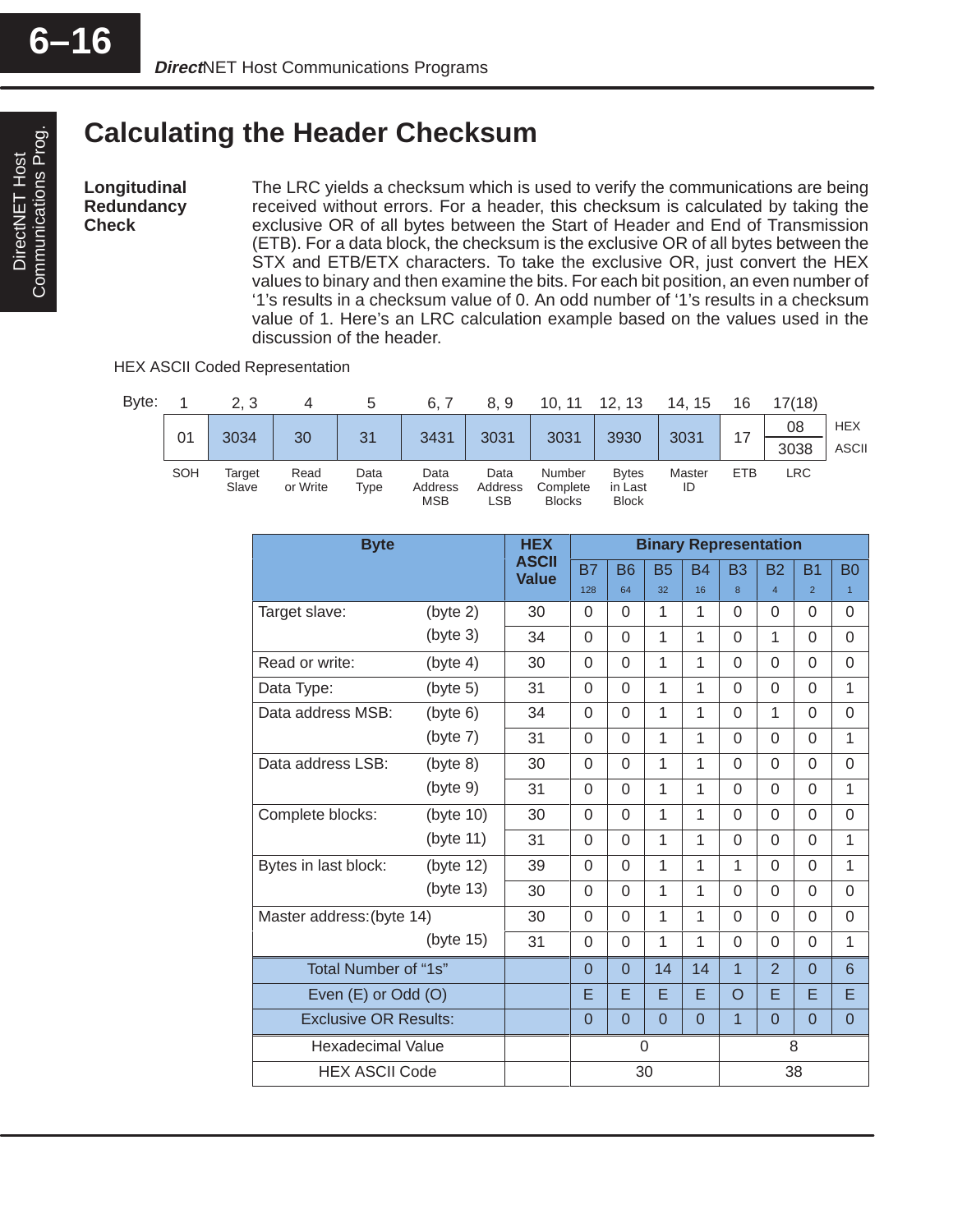From the table the checksum value is decimal 8. The checksum is contained in byte 17 of the header, but the actual value that is included depends on which mode of operation you are using. In HEX mode, this would be HEX 08. If you're using ASCII mode, then the value would be 3038 and the LRC now requires two bytes (17 and 18). The following diagram shows the differences in a HEX or ASCII mode LRC.



#### **Calculating the Data LRC**

You should always calculate the LRC when either writing data to a slave or reading data from a slave. Note, during a read command slave stations will calculate their own LRC to be verified by the receiving device. However, you must calculate the value for LRC verification.

The LRC is included in the header and data transmissions. For a data block, the checksum is the exclusive OR of all bytes between the STX and ETB/ETX characters. (The example program in Appendix C shows how to do this in a BASIC program.)

**NOTE:** You only have to verify the checksum when you are creating your own **Direct**NET communications programs. If the master is a **Direct**LOGIC™ PLC with a communications interface, RLL instructions are used for the communication program and checksum verification is done automatically.

| <b>LRC Example for</b>                                                                                                                   | <b>HEX Mode</b>                                                                                        | <b>ASCII Mode</b>                                                                                                                                                             |  |  |  |  |  |  |  |
|------------------------------------------------------------------------------------------------------------------------------------------|--------------------------------------------------------------------------------------------------------|-------------------------------------------------------------------------------------------------------------------------------------------------------------------------------|--|--|--|--|--|--|--|
| <b>HEX and ASCII</b>                                                                                                                     | STX <sub>21</sub><br>ETB/ETX LCR<br>32<br>03<br>-51                                                    | ETB/ETX LCR<br><b>STX</b><br>35<br>32<br>33<br>30<br>33<br>31<br>32<br>31                                                                                                     |  |  |  |  |  |  |  |
| Transfers<br>This example shows<br>how to calculate the<br>LRC for the same data<br>being transferred in<br>either HEX or ASCII<br>mode. | $21 = 00100001$<br>$32 = 00110010$<br>$03 = 00000011$<br>$51 = 01010001$<br>0100 0001 = 41 LCR $\cdot$ | $32 = 00110010$<br>$31 = 0011 0001$<br>$33 = 00110011$<br>$32 = 00110010$<br>$30 = 00110000$<br>$33 = 00110011$<br>$35 = 001101$<br>$31 = 0011 0001$<br>$00000101 = 3035$ LCR |  |  |  |  |  |  |  |
|                                                                                                                                          |                                                                                                        |                                                                                                                                                                               |  |  |  |  |  |  |  |

 $(0000 0101 = 05 = 3035$  HEX ASCII)

**6–17**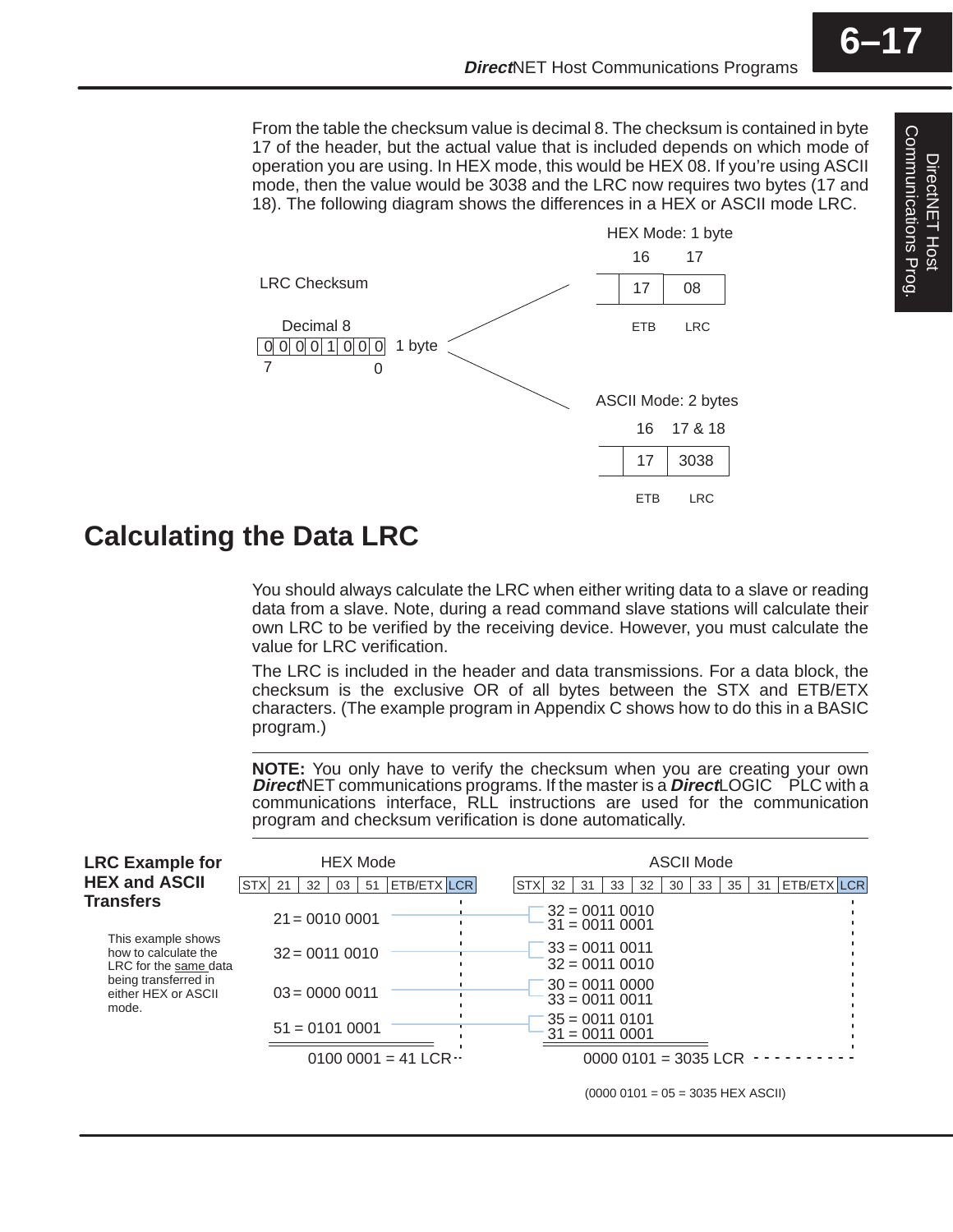DirectNET Host Communications Prog.

DirectNET Host<br>Communications Prog.

#### **Ending the Request**

**End of Transmission – ETB**

When the last data block has been transferred and acknowledged, the End of Transmission (EOT) character is sent. The master station must always end the communication by sending an EOT (HEX ASCII 04). The following diagram shows the EOT format.

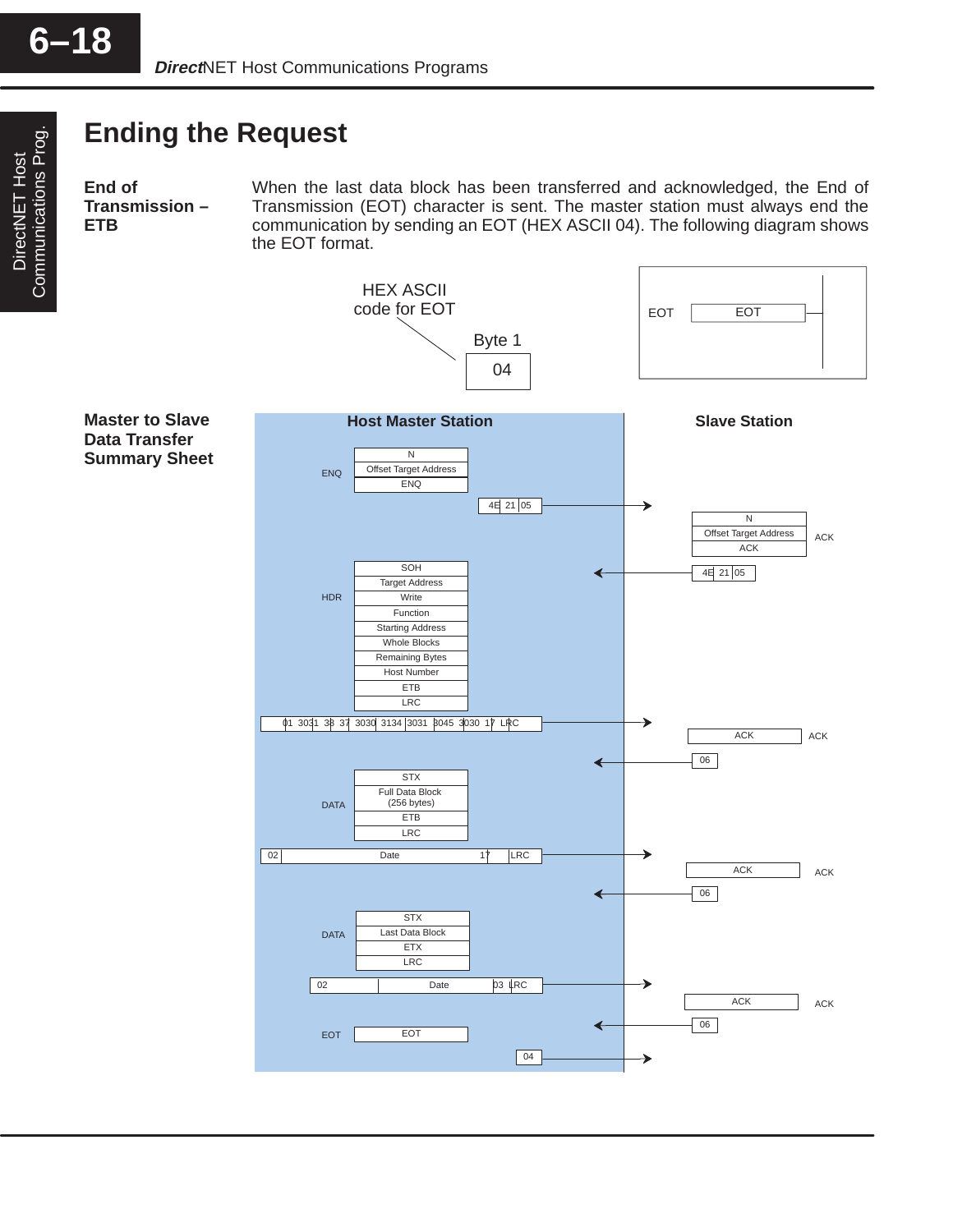### **Timing Considerations**

**Timeouts**

The network communications generally operate very quickly and without problems. However, as with all things, problems can occur. Timeouts occur when either the master or slave does not receive a response to a communication within a certain period of time. There are two timeout possibilities.

- Slave timeout this occurs when the slave does not respond within a specified time. When the slave times out, you must send an EOT from the host to terminate the communication
- Master timeout this occurs when the slave station does not receive the complete communication from the master within a specified time. The slave station will send an EOT to signal that the communications have been terminated. The master must also send an EOT back to the slave to acknowledge the termination. (This allows the next communication to begin.)

The following tables provide the maximum times that  $DirectLOGIC^{\mathsf{TM}}$  products will wait for a communication before entering a timeout condition.

#### **DL405 Timeouts**

| <b>Communication Segment</b>                          | within (ms) |
|-------------------------------------------------------|-------------|
| Master sends $ENQ \rightarrow$ Slave sends ACK        | 800         |
| Master receives $ACK \rightarrow$ sends Header        | 800         |
| Slave receives Header $\rightarrow$ sends ACK/NAK     | 2000        |
| (Destination – write is slave, read is master)        |             |
| Master receives $ACK \rightarrow Data$ is transferred | 20000       |
| Destination receives Data $\rightarrow$ sends ACK/NAK | 20000       |
| Source receives ACK/NAK $\rightarrow$ sends EOT       | 800         |

| <b>DL205 Timeouts</b> | <b>Communication Segment</b>                          | within (ms) |
|-----------------------|-------------------------------------------------------|-------------|
|                       | Master sends $ENQ \rightarrow$ Slave sends ACK        | 800         |
|                       | Master receives $ACK \rightarrow$ sends Header        | 800         |
|                       | Slave receives Header $\rightarrow$ sends ACK/NAK     | 2000        |
|                       | (Destination – write is slave, read is PLC)           |             |
|                       | Master receives $ACK \rightarrow Data$ is transferred | 20000       |
|                       | Destination receives Data $\rightarrow$ sends ACK/NAK | 20000       |
|                       | Source receives ACK/NAK $\rightarrow$ sends EOT       | 800         |

### Communications Prog. Communications Prog. DirectNET Host DirectNET Host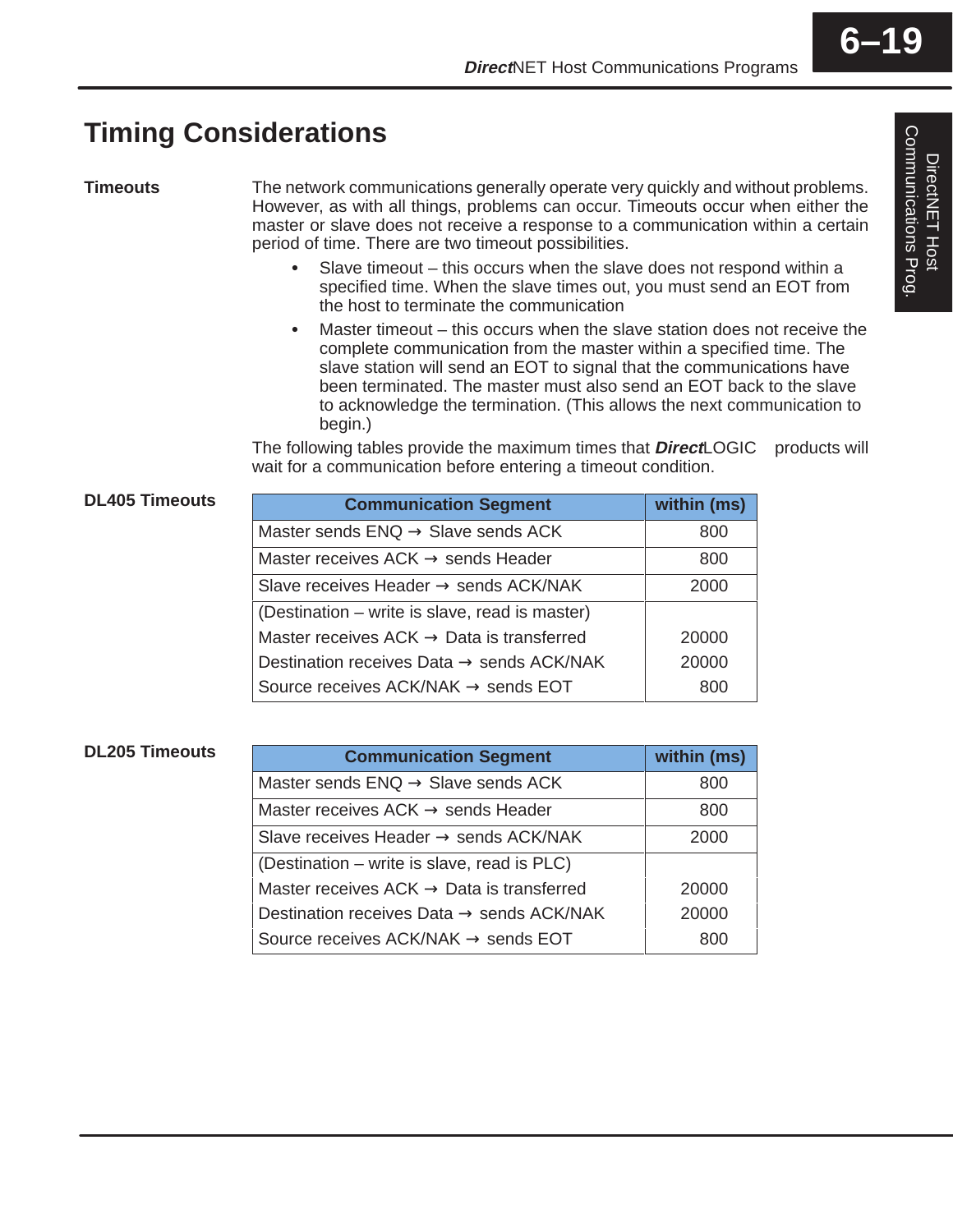| <b>DL305 Timeouts</b>                                                        | <b>Communication Segment</b>                                                                                                                                                                                                                                                                                                                                                                                                                                                                                                                                                                                                                                                                                                                                                                     |                                                       | within (ms) |  |  |  |  |  |  |
|------------------------------------------------------------------------------|--------------------------------------------------------------------------------------------------------------------------------------------------------------------------------------------------------------------------------------------------------------------------------------------------------------------------------------------------------------------------------------------------------------------------------------------------------------------------------------------------------------------------------------------------------------------------------------------------------------------------------------------------------------------------------------------------------------------------------------------------------------------------------------------------|-------------------------------------------------------|-------------|--|--|--|--|--|--|
|                                                                              | Master sends $ENQ \rightarrow$ Slave sends ACK                                                                                                                                                                                                                                                                                                                                                                                                                                                                                                                                                                                                                                                                                                                                                   |                                                       | 800         |  |  |  |  |  |  |
|                                                                              |                                                                                                                                                                                                                                                                                                                                                                                                                                                                                                                                                                                                                                                                                                                                                                                                  | Master receives $ACK \rightarrow$ sends Header<br>800 |             |  |  |  |  |  |  |
|                                                                              | Slave receives $SOH \rightarrow$ waits for Header LRC                                                                                                                                                                                                                                                                                                                                                                                                                                                                                                                                                                                                                                                                                                                                            |                                                       |             |  |  |  |  |  |  |
|                                                                              |                                                                                                                                                                                                                                                                                                                                                                                                                                                                                                                                                                                                                                                                                                                                                                                                  | 300 baud                                              | 2670        |  |  |  |  |  |  |
|                                                                              |                                                                                                                                                                                                                                                                                                                                                                                                                                                                                                                                                                                                                                                                                                                                                                                                  | <b>1200 baud</b>                                      | 670         |  |  |  |  |  |  |
|                                                                              |                                                                                                                                                                                                                                                                                                                                                                                                                                                                                                                                                                                                                                                                                                                                                                                                  | 9600 baud                                             | 670         |  |  |  |  |  |  |
|                                                                              |                                                                                                                                                                                                                                                                                                                                                                                                                                                                                                                                                                                                                                                                                                                                                                                                  | 19.2K baud                                            | 670         |  |  |  |  |  |  |
|                                                                              | Slave receives Header $\rightarrow$ sends ACK/NAK                                                                                                                                                                                                                                                                                                                                                                                                                                                                                                                                                                                                                                                                                                                                                |                                                       | 2000        |  |  |  |  |  |  |
|                                                                              | (Destination – write is slave, read is PLC)                                                                                                                                                                                                                                                                                                                                                                                                                                                                                                                                                                                                                                                                                                                                                      |                                                       |             |  |  |  |  |  |  |
|                                                                              | Master receives $ACK \rightarrow Data$ is transferred                                                                                                                                                                                                                                                                                                                                                                                                                                                                                                                                                                                                                                                                                                                                            |                                                       | 20000       |  |  |  |  |  |  |
|                                                                              | Destination receives Data $\rightarrow$ sends ACK/NAK                                                                                                                                                                                                                                                                                                                                                                                                                                                                                                                                                                                                                                                                                                                                            |                                                       |             |  |  |  |  |  |  |
|                                                                              |                                                                                                                                                                                                                                                                                                                                                                                                                                                                                                                                                                                                                                                                                                                                                                                                  | 300 baud                                              | 33340       |  |  |  |  |  |  |
|                                                                              |                                                                                                                                                                                                                                                                                                                                                                                                                                                                                                                                                                                                                                                                                                                                                                                                  | <b>1200 baud</b>                                      | 8340        |  |  |  |  |  |  |
|                                                                              |                                                                                                                                                                                                                                                                                                                                                                                                                                                                                                                                                                                                                                                                                                                                                                                                  | 9600 baud                                             | 8340        |  |  |  |  |  |  |
|                                                                              |                                                                                                                                                                                                                                                                                                                                                                                                                                                                                                                                                                                                                                                                                                                                                                                                  | 19.2K baud                                            | 8340        |  |  |  |  |  |  |
|                                                                              | Source receives ACK/NAK $\rightarrow$ sends EOT                                                                                                                                                                                                                                                                                                                                                                                                                                                                                                                                                                                                                                                                                                                                                  |                                                       | 800         |  |  |  |  |  |  |
| <b>Managing</b><br><b>Timeouts</b><br><b>Communication</b><br><b>Retries</b> | All communications finish with an EOT being sent from the master station. Even if<br>the slave station sends an EOT to signal that it has aborted the communication, the<br>master still must send an EOT to enable the slave to accept a new enquiry.<br>If you are reading information from a slave and the LRC calculated in your program<br>does not match the slave station LRC, you do not have to abort the communication<br>with an EOT. Instead, send a NAK which will signal the slave to re-transmit the data.<br>If you send an EOT you must restart the entire request.<br>The slave stations send NAKs to signal the master to try sending header or data<br>packets again. The master can either re-transmit a maximum of three times, or, send<br>an EOT to restart the request. |                                                       |             |  |  |  |  |  |  |
| <b>Delays</b>                                                                | Each portion of the communication requires a delay to allow the PLC to process the<br>information. If you send data without allowing for the delay, the communication may<br>be ignored (which causes a timeout), or the parity check will fail (which causes a NAK<br>response). The following table provides delay times for the <i>Direct</i> LOGIC <sup>™</sup><br>products.                                                                                                                                                                                                                                                                                                                                                                                                                 |                                                       |             |  |  |  |  |  |  |
|                                                                              | <b>Information to Process</b>                                                                                                                                                                                                                                                                                                                                                                                                                                                                                                                                                                                                                                                                                                                                                                    | Delay (ms)                                            |             |  |  |  |  |  |  |
|                                                                              | ACK of data packets,<br>headers                                                                                                                                                                                                                                                                                                                                                                                                                                                                                                                                                                                                                                                                                                                                                                  | 1                                                     |             |  |  |  |  |  |  |
|                                                                              | All other ACKs, headers,<br><b>EOTs</b>                                                                                                                                                                                                                                                                                                                                                                                                                                                                                                                                                                                                                                                                                                                                                          | 1                                                     |             |  |  |  |  |  |  |
|                                                                              | NOTE: The communication interfaces have delay switches that increase this delay<br>time. If those delays are selected, add the appropriate times to the figures shown<br>here.                                                                                                                                                                                                                                                                                                                                                                                                                                                                                                                                                                                                                   |                                                       |             |  |  |  |  |  |  |

**6–20**